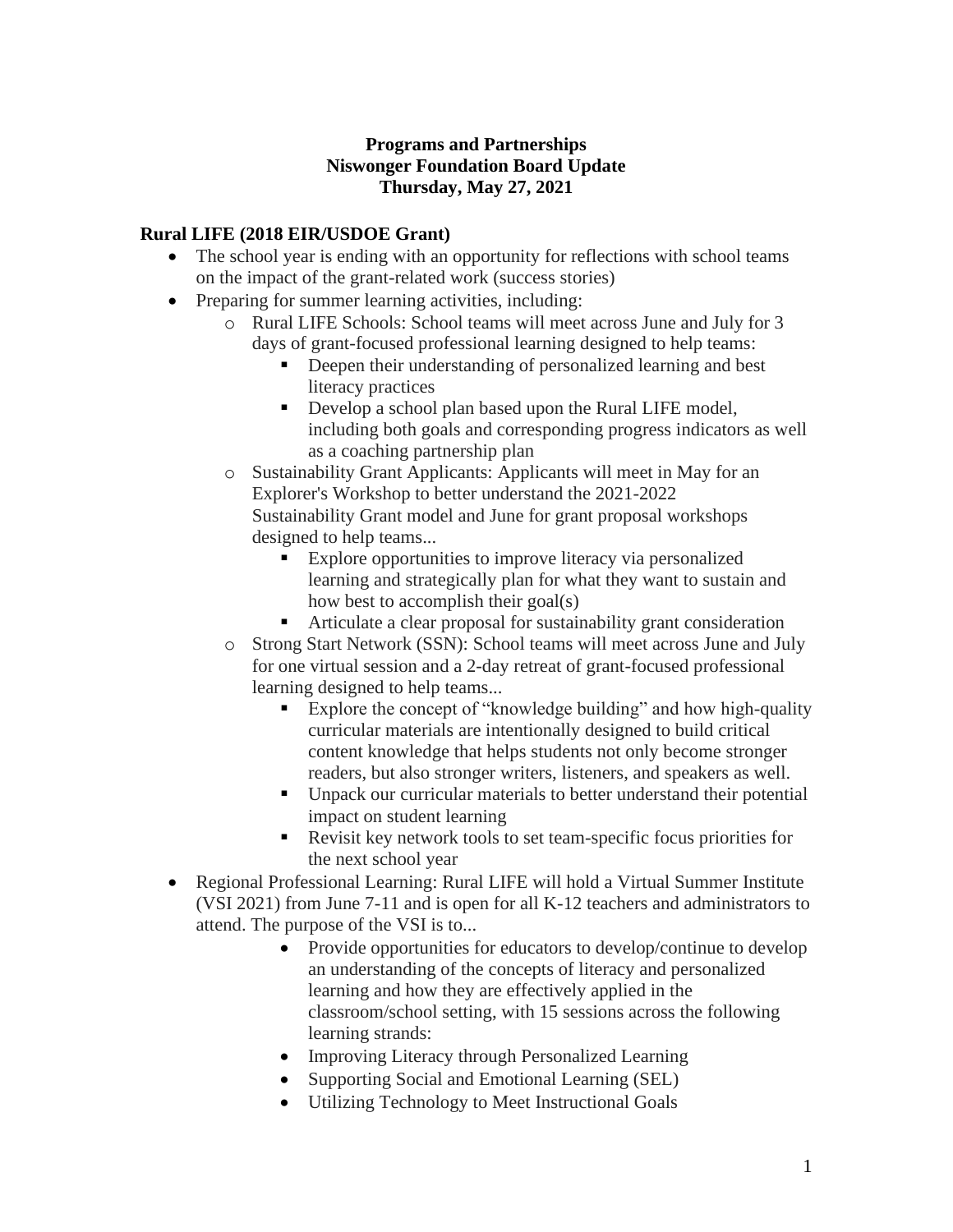## **STEM LD (2020 EIR/USDOE Grant)**

The Stem LD project is moving from the planning stage to the implementation phase, with most current activities organized around the 2021/22 school year. Details include:

- Recruitment
	- o During April, 46 schools agreed to participate.
		- 28 middle schools (21 are "rural")
		- 18 high schools (11 are "rural")
	- $\circ$  A second cohort will be recruited next spring, with the goal of (at least) doubling the participation.
	- $\circ$  "Timing" was typically cited as a barrier in participation in Cohort 1; many schools expressed a desire to have a "more normal" post-Covid environment before committing.
- On-boarding
	- $\circ$  Individual meetings with school leaders are being held during May.
- Professional Development planned
	- o Summer 2021
		- 6-hours asynchronous Orientation for STEM teachers & leaders
		- Additional 6-hour Orientation for leaders
		- Orientation led by TNTP
	- o Starting Fall 2021
		- "Deep-dive" specialized PD for STEM teachers
		- Led by our project partners (BioBuilder, ETSU, etc.)

#### **NTC Professional Development (2019 EIR/USDOE Partnership Grant)**

- Staffing changes have resulted from the project lead, Dr. Richard Bales, decision to retire. Allison Seely, who has been a lead coach with this grant since the beginning, will assume the role of project director. Allison has selected Sherry Cockerham and Mindy Volk as the lead coaches for the remaining two-years of this grant. Sherry recently retired from Johnson City Schools. Mindy is on leave from Jefferson County Schools.
- Work continues with the 30 treatment schools within twelve districts.
- Monthly online forums are conducted with formal instruction on skills required to be academic coaches. These are all done virtually. It also gives all the teachers an opportunity to network with others in our region concerning online and in person instruction.
- Two lead coaches provide in-field coaching to the 60+ teachers who are being trained in the field of academic coaching of their peers. Each teacher has designated times to work with a peer or peer group to improve their skills at leading instructional improvements.
- As schools transition back and forth from in-person, remote virtual, and A/B schedule platforms, our staff makes modifications in how we go about delivering our supports to maintain the goals of the grant.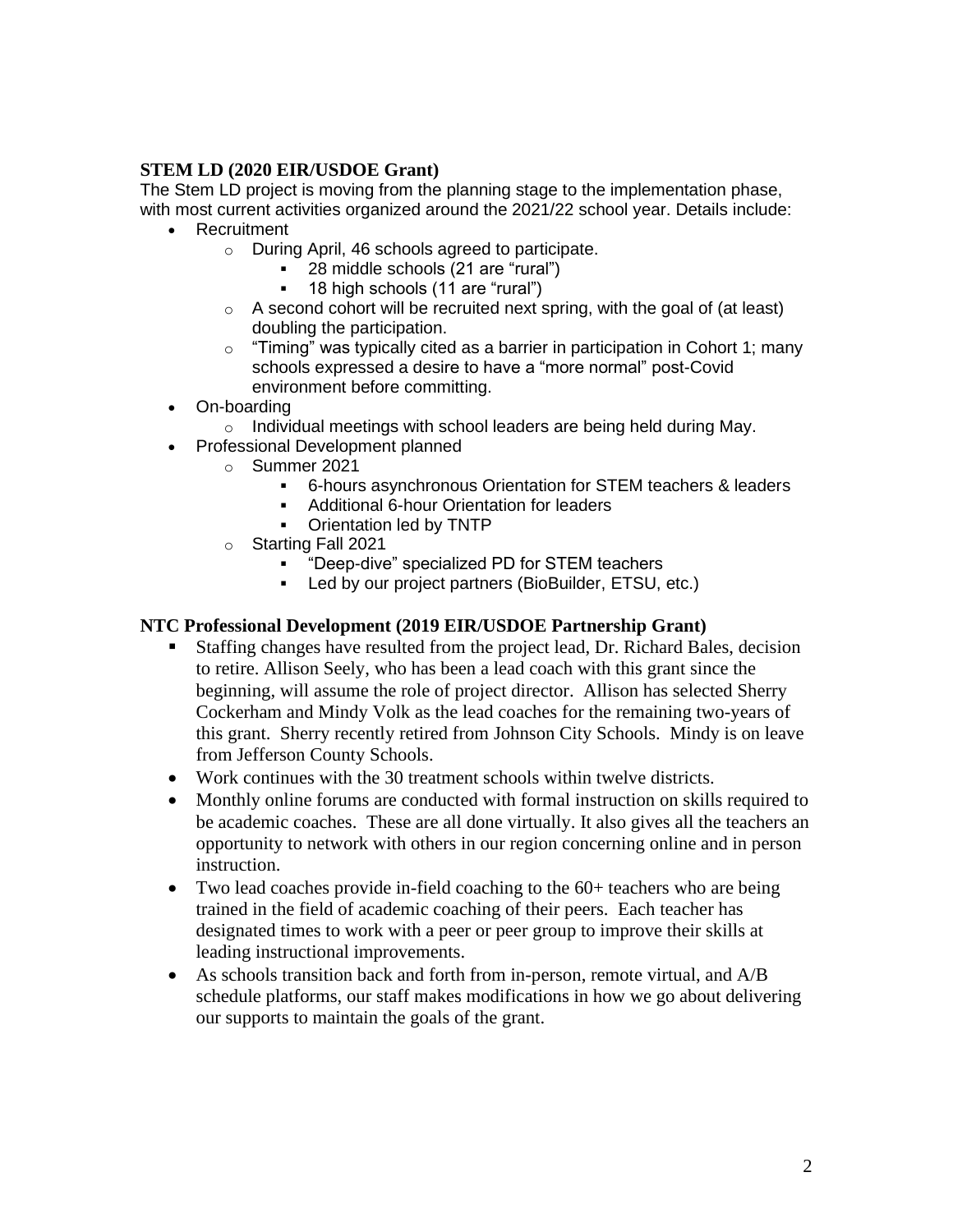#### **Niswonger Online (Funded by our Consortium School Districts)**

- Spring 2021 semester ended May 14th. Final grades were accessible by schools on Monday May 17.
- Current summer enrollment is smaller than usual. This was expected given that summer school is mandatory this summer.
- NiswongerOnline.com is continuously being updated with semester dates and information, our course catalog, and program partnerships.
- After this spring semester, CARE Foundation money will no longer cover seat fees of our current affiliate schools.
- We have some remaining funds from the CARE Foundation and are hoping to present a way to use it to help new schools that use Niswonger Online courses, thanks to the AP Access for All program.
- This spring we had 6 new CTE courses, thanks to the CARES stimulus funds from the state of Tennessee. These courses saw positive enrollment growth.

### **AP Access for All (2021 Tennessee Department of Education Grant)**

- The initial leadership team has been selected, with two more approved to begin June 1.
- The current focus:
	- o Meeting with vendors, GeniusSIS, CanvasLMS, and FLVS to make sure everything needed is ready for the influx of enrollment
	- o On-boarding of new school systems (with intentional target of systems that offer no, or limited, AP opportunity)
	- o Developing MOU for AP Access for All school systems
	- o On-boarding of new administrative staff
	- o Developing Job descriptions and contracts for 17 core administrative hires
	- o Job Search for Coordinator of Finance (Full-time)
	- o Job search for 8 Regional Relationship Specialists through various outlets such as Indeed, Social Media, state newsletters, and CORE offices
	- o Select a marketing and communications vendor
	- o Develop website, **tnapaccessforall.org** as a landing page for schools, teachers, and students
	- o Partnering with the College Board, APSI, and other vendors to make College Board training for teachers available this year and next
	- o Hiring and training of new AP teachers for this fall

## **NiswongerCARE College and Career Advising (2020 Federal CARES/Tennessee Department of Education Grant)**

- Both Junior Planning Nights and College Signing Day events were planned in all 30 high schools.
- Social Media engagement has increased over all platforms since Advisor Mary Kerns volunteered for the role of Social Media coordinator. Over the last few months, Instagram visitors increased by 121.6% and Facebook reach increased by 289%.
- **FAFSA completion rate is currently at 74% of current high school seniors. This compares to the state rate of 69% and nationally at 48%.**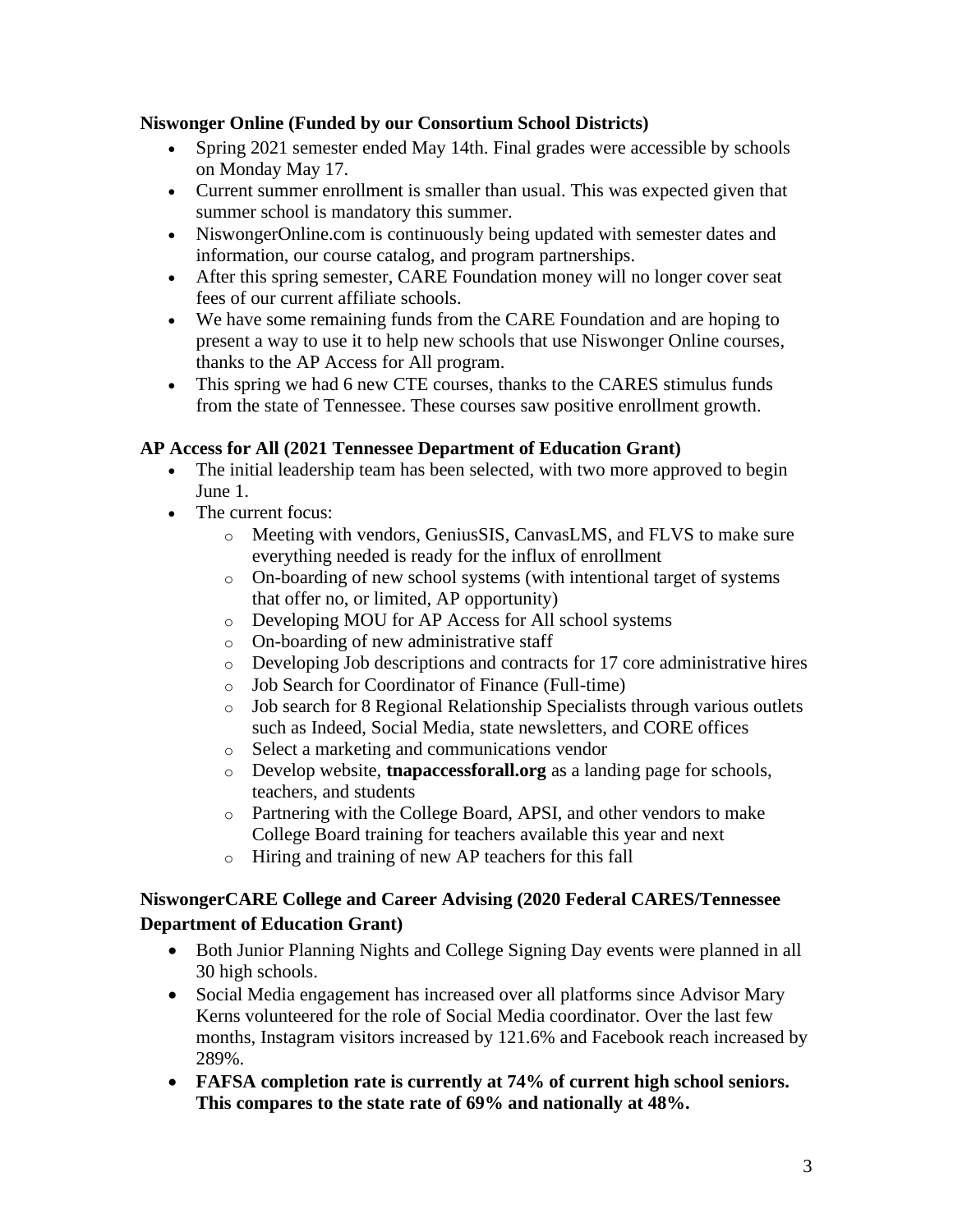- Summer melt programming enrollment is underway with 450 seniors already signed up to receive assistance throughout the summer after graduation.
- NCAN's New Congress Virtual Advocacy Week was held during the first week of March. Denise Arnold was joined by Anita Kilbourne-Greer, Shawn Stewart, and Nellie Greer, Nancy Dishner, along with Niswonger Scholars and NCAN Student Fellows Jasmine Martin and Gustavo Castillo. They held virtual meetings with Tennessee legislators throughout the week asking them to reflect on this crucial moment for the college access and success community.
- Signal Vine Messaging platform enrollment increased to 3,666 students who receive important reminders and are able to ask questions and receive support through text messaging.

## **CareerConnect**

- Our graduating class of 2021 has completed CareerConnect requirements and were celebrated on May 10 with their senior banquet. Out of the 26 students who have completed the program, 23 are heading to some form of post-secondary education, 2 are entering the military, and one plans to enter the workforce directly after graduation.
- The class of 2022 and 2023 finished their regular monthly meetings online and are gearing up for their summer experiences.
- Summer is looking promising to be able to gather safely for our annual summer experiences. Opportunities have been lined up with post-secondary partners to visit their campuses as well as with local industries to visit their facilities. Senior camp will be from June  $7 - 18$ . Junior camp will be from July  $12 - 23$ . Both are being held at Greene Technology Center.
- Recruitment for the class of 2024 will continue into next school year. While recruiting efforts were primarily virtual this year, we were able to recruit most of students into the program, but still have room in the cohort. Continuing to recruit into the next school year will allow us to reach the students who were completely virtual and disconnected from extracurriculars at their school.

## **Project On Track (2020 Care Foundation of America and 2021 Ballad Health Grant)**

- Niswonger Foundation's "Project On-Track" is a literacy tutoring program for students in grades K-3 whose learning has been significantly impacted by the loss of instructional time over the past 12 months. This is a three-year grant from the Care Foundation of America, with partnership from Ballad Health,
- Dr. Debra Bentley, previously with Johnson City Schools is directing this work.
- Eight districts have submitted signed Memorandums of Understanding to implement Project On-Track beginning this summer and/or during the 2021-2022 school year: Cocke County, Greene County, Hancock County, Hawkins County, Johnson City, Johnson County, Unicoi County, and Washington County.
- Six districts are reviewing Memorandums of Understanding to implement Project On-Track beginning this summer and/or during the 2021-2022 school year: Carter County, Elizabethton City, Greeneville City, Hamblen County, Newport City, and Sullivan County.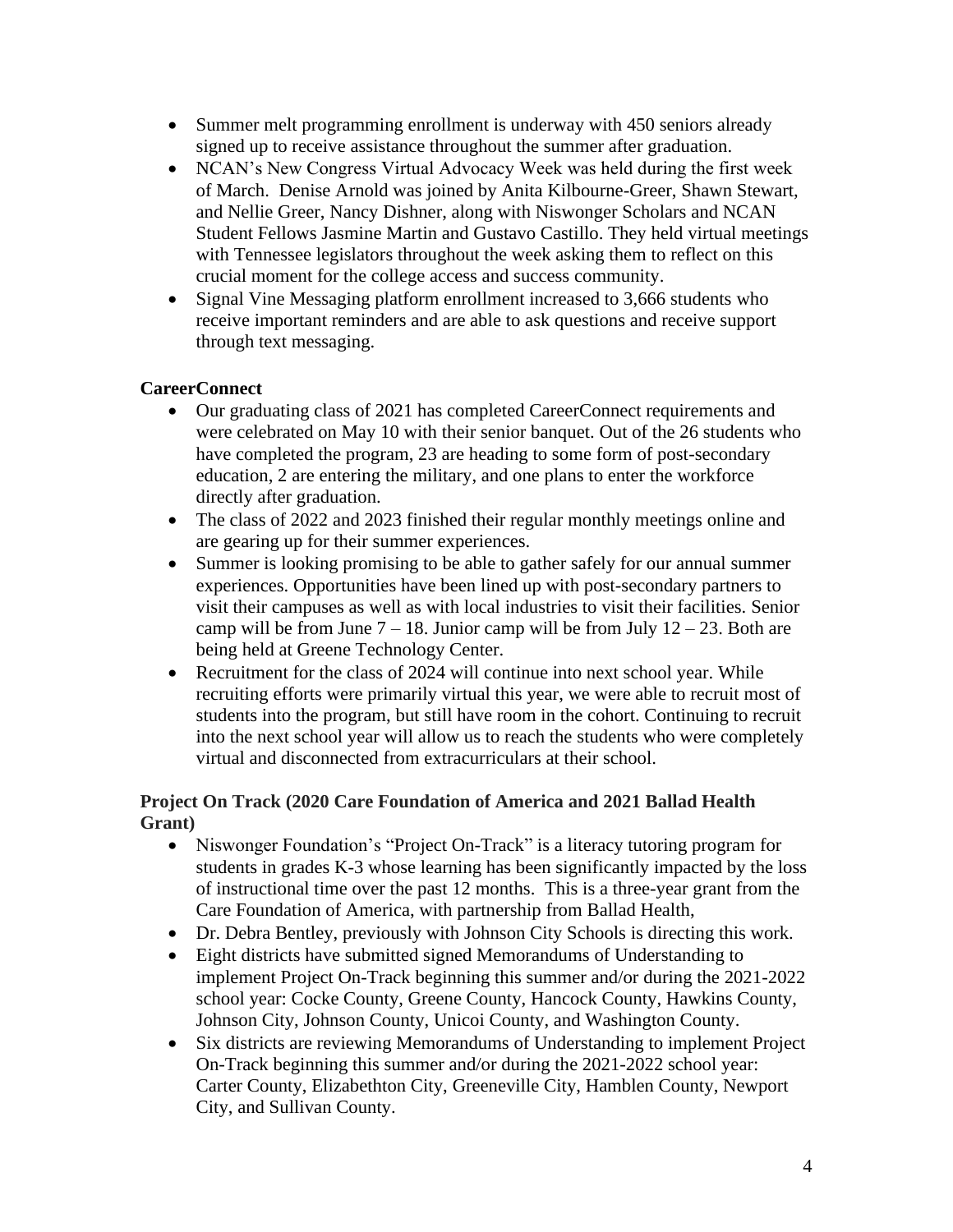- Two districts are still in discussion with implementation to begin the 2021-2022 school year: Bristol City and Jefferson County.
- Nine hundred-eighty students are projected to be served this summer in districts' learning camps and child-care programs.
- Project site coordinators will be trained on May 17-18 in the delivery of instructional materials to be used by tutors. Site coordinators will be responsible to train all tutors prior to students beginning the tutoring program.
- Project Funding:
	- o Care Foundation of America \$2,300,000 (3-year commitment)
	- o Ballad Health \$300,000 (1-year commitment; possible 3-year commitment)
	- o A proposal for \$382,812 has been submitted for the Northeast TN Childhood Readiness and Resilience Project to Congresswoman Harshbarger under the House Committee on Appropriations – Community Project Funding

#### **Comprehensive Educational Resources – CER (Funded by Our Consortium of School Districts)**

- Completed first year with common benchmarks and data sharing: 12 districts shared benchmark data this year
- Successful first year of materials development: There were 29 curriculum teams. 10/29 teams had 100% of standards completed and 16/29 teams met the 80% goal. Our CER average was 65% of standards with materials posted on the website.
- Currently 23 districts participating in CER growing by 40% this year from the original 17 districts.

# **WE Track (Work Ethic Distinction)**

- Program expansion continues. Added two new school districts this spring (Lewis and Trenton City); with discussions ongoing with several more including Shelby County and Wilson County
- A revised set of WED standards and an updated website is on track for the fall start of school
- New reach out from Mississippi counties (Pontotoc, Lee, and Union) may lead to more expansion opportunities, similar to Virginia counties.
- Virginia counties still going strong; beginning year 2 of our partnership in July

### **Professional Development Activities**

■ The Niswonger Foundation has taken the lead on a region-wide professional development day to be held on Friday, October 22, 2021. While all 19 school districts are setting calendars to participate in 2022, seven districts will participate in this inaugural event. We are anticipating over 3000 educators in attendance that day.

# **Grant Activity (Since February Board Meeting)**

Awarded (\$11,200,000)